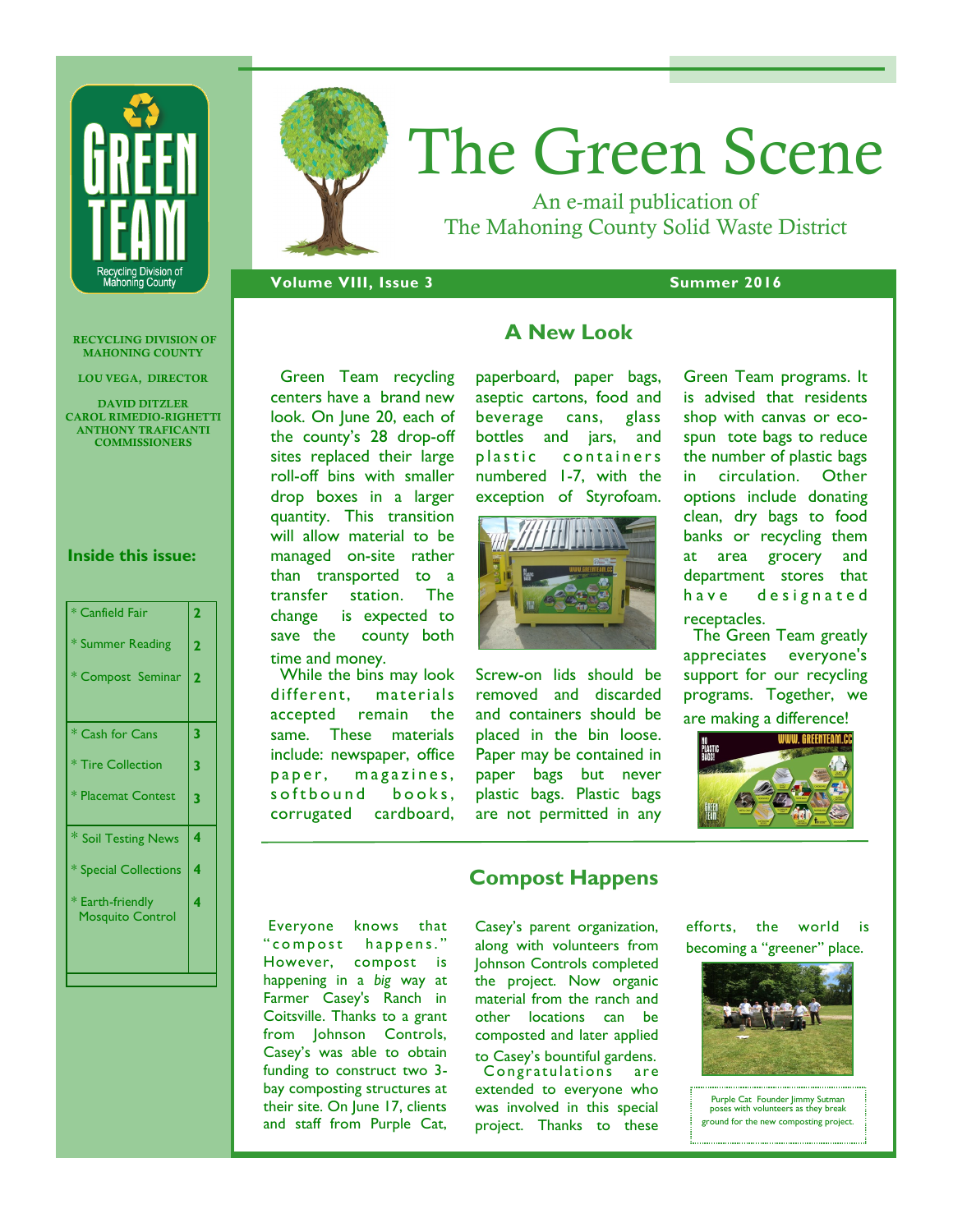#### **Page 2 The Green Scene**



These recycling bins will be strategically placed throughout the fairgrounds during the 2016 Canfield Fair. Stop by the Green Team booth for a list of locations.

# Summer Reading Library Schedule

#### **July**

| <b>6 Austintown</b> 11 am |
|---------------------------|
| 2 pm                      |
| 2 pm                      |
| 2 pm                      |
|                           |

Join the Green Team at the above locations for an oral interpretation of Recycle Every Day.



# Inspirational Quote

"The more that you read, the more things you will know. The more that you learn, the more places you will go."

~ Dr. Seuss

# **Going Green at the Canfield Fair**

The Canfield Fair is a wellattended event that local residents look forward to every year. This year the Green Team plans to make the fair a little "greener" by increasing efforts to collect and manage recyclable material.

 As in years past, recycling bins will be strategically placed throughout the fairgrounds to collect bottles and cans. The bins will be monitored by Green Team staff members and main-

tained by 4-H volunteers on an assigned schedule. In addition to Green Team bins, Angels for Animals will provide recycling for aluminum cans at their booth. Monies generated by the sale of cans provides much-needed funding for the shelter.

 Throughout the entire fair, Green Team staffers will be on hand at a colorful display in the Government Building. There fairgoers can learn about



Whether you're interested in fair recycling, entering a drawing, or just stopping by to chat with a staff member, the Green Team will be there to accommodate you.





# **Discover Your Library**

 Studies reveal that students lose months of reading and writing abilities over summer vacation. However, this needn't be the case. The Public Library of Youngstown & Mahoning County is offering the Summer Discovery Program to keep students intellectually engaged while school is out. The Summer Discovery Program offers a variety of fun-filled activities. From petting zoos to puppet shows to pony rides, children will be enthralled and entertained in an educational environment. And of course, there are books. Encouraging a child's love of reading will nurture literary skills that pave the path for a promising future.

Although the Summer Discovery Program officially began on June 1, it is never too late to enroll. The program continues through August 13, so there is still plenty of time to get involved. For additional information about Summer Discovery, visit the library website at www.libraryvisit.org.

# **Learn to Compost with the Green Team**

Did you know that nearly one quarter of the waste stream is composed of organic material that can be easily recycled? The process for recycling organics is called composting, and the Green Team is conducting an educational seminar to teach you all about it! On Saturday, August 20, The Green Team will host a Compost Seminar at the Weidenmeir House located on St. Rt. 224 in Berlin Center. The seminar will begin promptly at 10:00 am and end at 11:00 am. Cost for the seminar is \$10.00 for Mahoning County residents and \$40.00 for nonresidents. The Seminar will include a one-hour training session with video instruction and open discussion.

Registrants will receive a backyard compost bin, instructional booklet and trouble-shooting guide. If you would like to participate in this activity, please call the Green Team at 330-740-2060 and request a registration form. Preregistration is required.

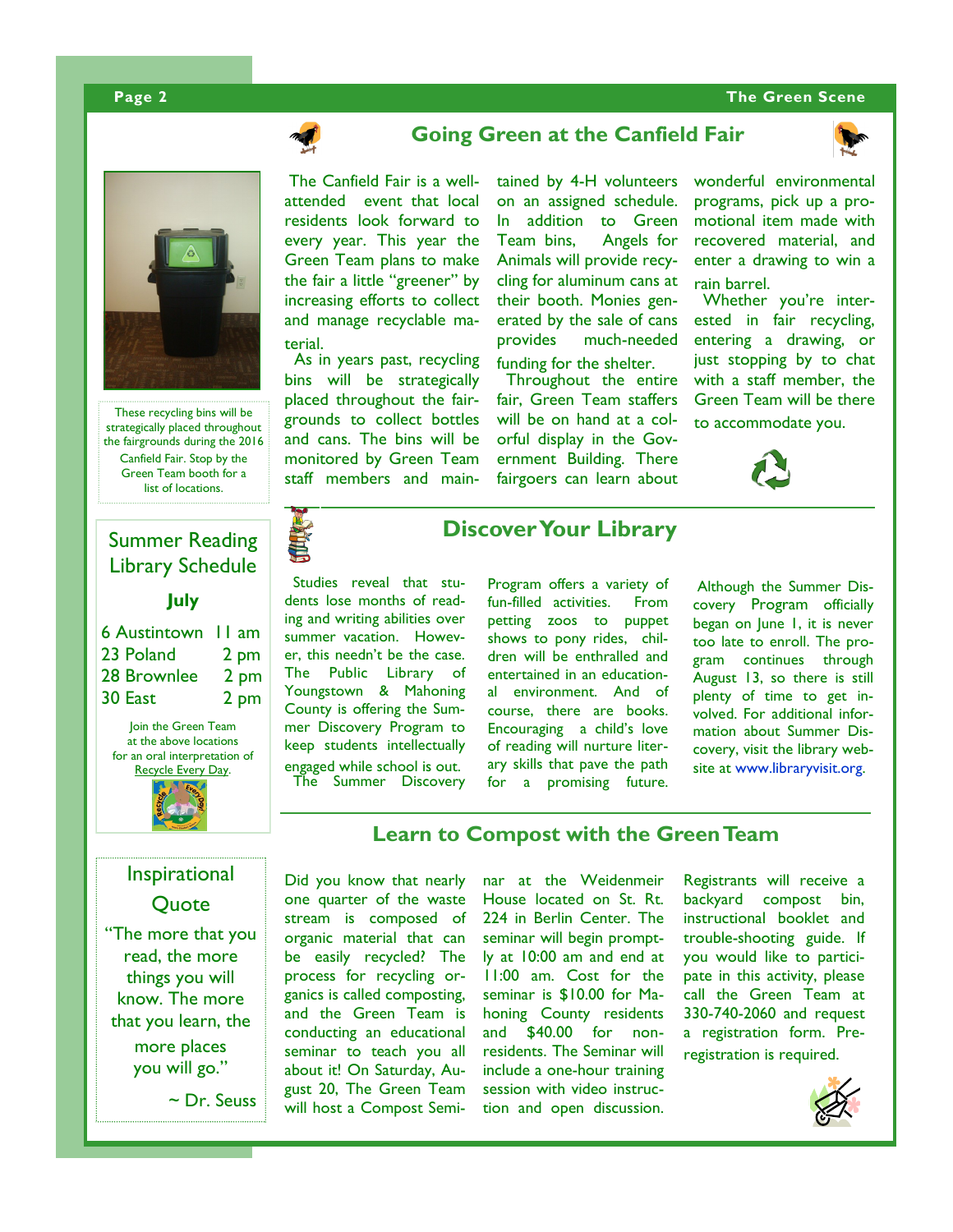#### **Volume VIII, Issue 3 Page 3**

### **Mahoning County Schools Earn High Marks for Recycling Cans**

Congratulations are in order for several Mahoning County schools in recognition of their exemplary recycling efforts. In the county-wide "Cash for Cans" contest, numbers are quite impressive. Fifteen participating schools collected a total of 7,463 pounds of beverage cans earning \$2,791.00. The breakdown is as follows:

| <b>Overall School Winners</b>           | <b>Pounds Collected</b>                                                                                  | <b>Enrollment</b> |
|-----------------------------------------|----------------------------------------------------------------------------------------------------------|-------------------|
| $Ist$ - St. Christine                   | 1.072                                                                                                    | 380               |
| 2 <sup>nd</sup> - Damascus Elementary   | 995                                                                                                      | 450               |
| 3 <sup>rd</sup> - Boardman Glenwood MS  | 994                                                                                                      | 700               |
| <b>Per Capita School Winners</b>        |                                                                                                          |                   |
| $Ist$ - St. Charles                     | 787                                                                                                      | 337               |
| 2 <sup>nd</sup> - Western Reserve Elem. | 524                                                                                                      | 260               |
| 3 <sup>rd</sup> - Jackson Milton Elem.  | 736                                                                                                      | 397               |
|                                         | These schools will receive checks for the market value of the cans along with framed Award Certificates. |                   |

Additional contributors to the contest include:

| Cardinal Mooney High School | West Blvd. Elementary School  | <b>Valley Christian</b> |
|-----------------------------|-------------------------------|-------------------------|
| Center at Javit Court       | West Branch High School       | <b>St. Nicholas</b>     |
| Knox Elementary School      | Springfield Elementary School | St. Joseph the Provider |

 Again, thanks to everyone involved in this worthwhile project. Mahoning County can take great pride in knowing that its youth are helping to preserve our precious environment through their outstanding recycling efforts.



 Ohioans generate 12-14 million scrap tires per year and this waste, if not managed properly, poses significant problems for the environment. Littered tires collect water which provides breeding grounds for diseasecarrying mosquitoes. Illegal tire dumps are unsightly and often lead to harmful fires. So...what's

 **A Solution for Scrap Tires**

the answer to this problem? The answer is simple. When you purchase new tires, make sure you allow the tire dealer to keep your used tires for recycling or proper disposal. The nominal fee charged for this service is a small price to pay for protecting our precious planet. However, if you have neglected to partici-

pate in a tire take-back program, there is another option. The Green Team is hosting a tire recycling drive at the Canfield Fairgrounds on July 16 from 10:00 am – 2:00 pm. The event is open to Mahoning County residents only and restrictions and fees may apply. Please visit www.greenteam.cc for further information.



Extend the life of your tires by:

- checking tire pressure on a weekly basis.
- visually examining tires for cuts & holes.
- rotating tires every 6,000 miles driven.
- keeping tires properly aligned.

**Placemat Winners Recognized by Mahoning County** 

Commissioners David Ditzler, Carol Rimedio-Righetti and Anthony Traficanti honored eight students who won first place out of 780 entries in the Green Team's 2016 Earth Day Placemat Contest. The winners and their schools are: Makiah Kutz, West Branch MS; Gwen Lamp, West Branch MS; Lucia Naples, Holy Family; Haley Jones, West

Branch MS; Delaney Ankeles, Holy Family; Matthew Steiner, West Blvd. Elem; Isabel Klisiewicz, West Blvd. Elem. and Zoe LaRosa, Stadium Drive Elem. Each student received a \$25 gift card provided by Dominion & assorted Earthfriendly prizes provided by the Green Team. Look for winning placemats at the following locations:

- Alliance Perkins
- American Legion #737
- Canfield Perkins
- Canfield Belleria
- Carchedi's
- Beloit FD
- Denny's
- Dino's
- Saxon Club
- Yankee Kitchen



Mahoning County Commissioners pose with placemat award winners and members of the Green Team.